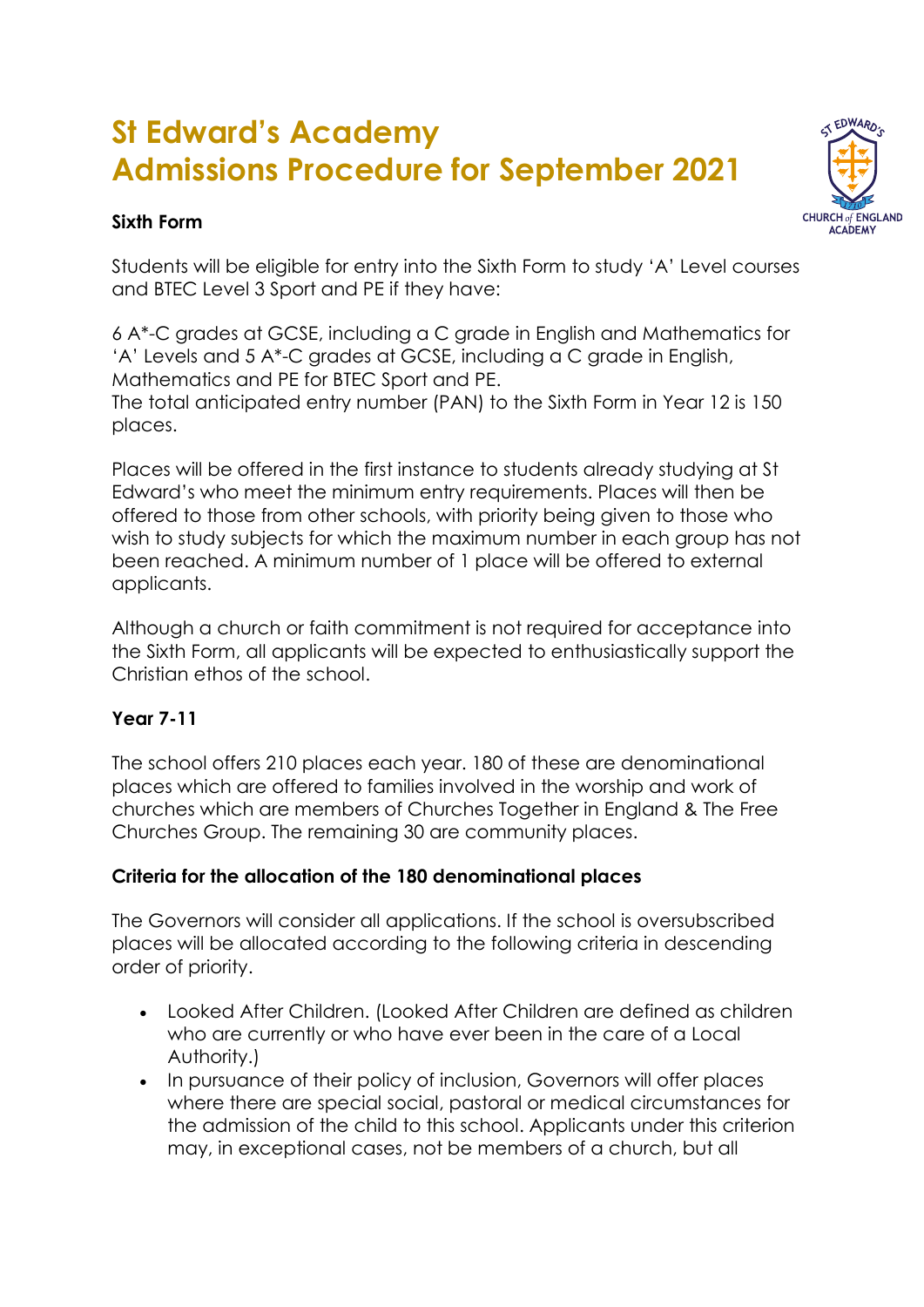applications must be accompanied by supporting evidence from an appropriate professional.

- Those families at the heart of the church, where the child and/or the parent(s) or guardian(s) attend church once a week or more frequently, and have done so for a period of two years or more.
- Those families committed to the church, where the child and/or the parent(s) or guardian(s) attend church once a fortnight and have done so for a period of two years or more.
- Those families attached to the church, where the child and/or the parent(s) or guardian(s) attend church once a month and have done so for a period of two years or more.
- Those families known to the church, where the child and/or the parent(s) or guardian(s) attend church less frequently than once a month. Under criteria 3,4,5,6 & 7 if the number of applications meeting any of these criteria exceeds the number of places available, the following tie-breakers will be applied in descending order of priority:
- All others wishing to attend the school:

- Siblings (siblings are defined as a brother or sister, adopted brother or sister, or stepbrother or stepsister living in the same family unit);

- Prior attendance at St Edward's C of E Primary School, Romford;

- Attendance at an Anglican Church (except Criterion 7)

If the number of applicants meeting the requirement of any of these tiebreakers exceeds the number of places remaining to be allocated, the final places will be awarded to those families who live closest to St Edward's Church of England Academy & Sixth Form College, as measured by the Local Authority computerised system.

## **Criteria for the allocation of the 30 community places**

30 places are allocated to applicants who have not been offered places under the denominational criteria as follows:

- To children who live closest to St Edward's Church of England Academy & Sixth Form College as measured by the Local Authority computerised system and who reside in the ecclesiastical parishes of St Andrew (Romford) and the historic parish of St John the Divine (Romford) at the time of application.
- In the event historically, that of any of these 30 places still being available once the applications from (i) above have been determined, these will be offered to applicants who live closest to St Edward's Church of England Academy & Sixth Form College as measured by the Local Authority computerised system.

Within the first bullet point above, priority for places will be given to siblings of pupils who currently attend the school and who were awarded places under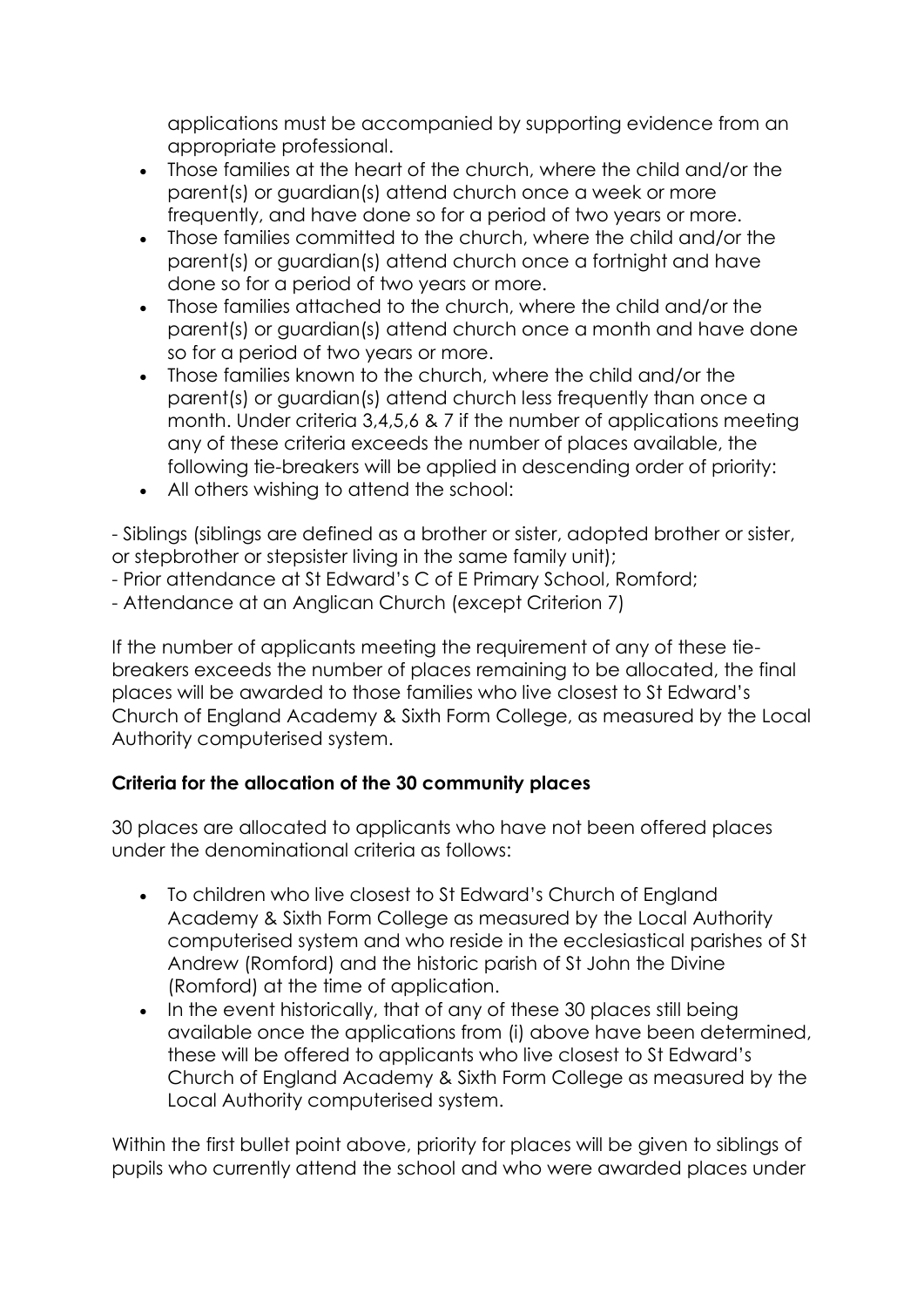criterion (1) above, providing their brothers/sisters still reside in the above ecclesiastical parishes. Siblings of pupils who gain access through criterion number (2) above will be given priority once all the applications from pupils who reside within the ecclesiastical parishes have been determined.

Unsuccessful applicants will automatically have their names placed on the waiting list for St Edward's Church of England Academy and Sixth Form College for the autumn term if it was a higher preference school than the one at which they have been allocated a place. At the end of this period parents/ carers will need to advise the school if they wish their child's name to remain on the waiting list for the remainder of the school year.

Priority cannot be given to children based on the date their application was received or their name added to the waiting list. Waiting lists will be re-ranked in accordance with the school's published admission criteria each time a child's name is added to the waiting list. This means that a child's position on the waiting list can move down as well as up.

#### **Mid-Term Admissions**

Jodie Hassan (Headteacher) is responsible for strategic oversight of the school roll. Catharine Wensley (Deputy Headteacher) is in charge of the operational management of the school roll. All activities regarding the school roll are reported to Unity Schools Partnership at regular meetings and subsequently to the Full Governing Body. Any admission to or removal from school roll will be directed by Jodie Hassan and enacted by Catharine Wensley under the instruction of the Local Governing Body.

The school receives regular queries regarding mid-term admissions. The school maintains an active waiting list in all Year groups. The school's oversubscription criteria is available on St Edward's Academy website.

Applications for term-term admissions can be made through Havering Local Authority Admissions. Parents/carers are also invited to contact the school via [admissions@steds.org.uk](mailto:admissions@steds.org.uk) to express an interest in a mid-term admission.

The school participates in Havering Local Authority's In-Year Fair Access Protocol. The school supports the ideal that access to education is secured quickly for all children who have no school place but for whom a place at a mainstream school is appropriate.

The school also works in partnership with other Havering schools through Havering Local Authority's managed move protocol. Assistant Headteachers responsible for line management of Year groups oversee the admission of students through the managed move protocol (Year 7 and 8 – Angelina Chapman, Year 9 – Annabel Day, Year 10 and 11 - Perry Lynch).